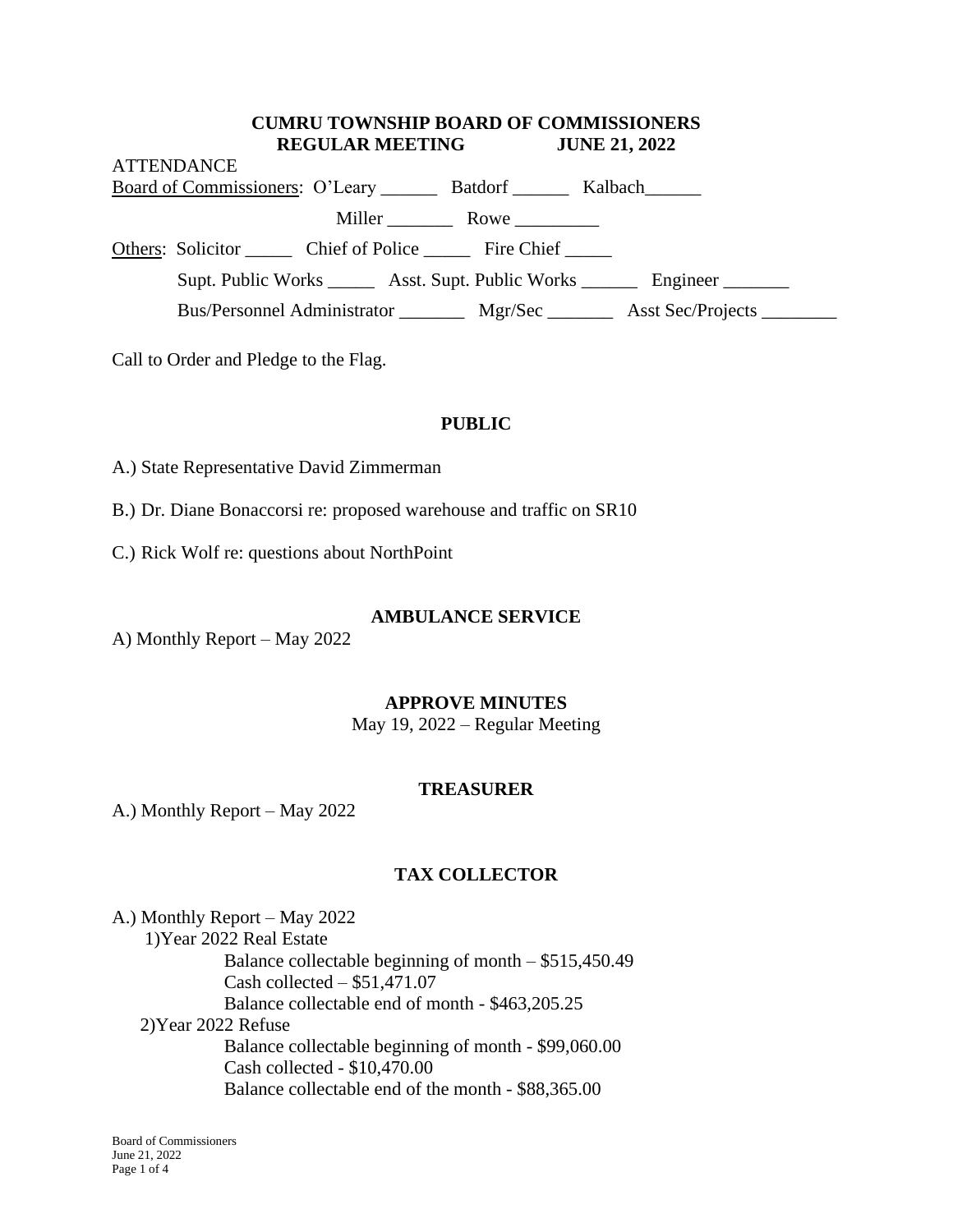3)Year 2022 SMP Balance collectable beginning of month - \$7,020.00 Cash collected - \$650.00 Balance collectable end of the month - \$6370.00 4)Year 2022 Per Capita Balance collectable beginning of month - \$520.00 Cash collected - \$5.00 Balance collectable end of the month - \$515.00

B.) Tax Collector – change to posted hours

# **DEPARTMENTS**

Police Department A.) Monthly Report – May 2022

# **B.) Therapy Dog Grant Application**

Fire Department A.) Monthly Report – May 2022

# **B.) Fire Station Phase 1 – application for payment no. 7, \$198,218.70**

C.) Civil Service for Fire Department – update

### **Administration**

A.) Codes Department **–** May 2022 Building Permits Issued – 11 Use Permits Issued – 2 Zoning Permits Issued – 19 Notices of Violations – 22 Citations issued – 2 for 200 Slim Lane Violations complied – 16 Phone calls from contractors, realtors  $\&$  public approximately  $-168$ Properties Condemned – 0 Permit Inspections Done – 32 Inspections with the Fire Department  $-0$ Training Seminars Attended – 1

# **B.) 2021-03 1974 CEDAR TOP ROAD – reaffirm plan approval**

(preliminary/final) Owners: Lorraine V. Woerner Ehrgood, Sandra A. Ruzicka and Janice E. Wagner; Agent: OTM, LLC, Bradford Grauel; Location: approx. 600 ft southeast of the intersection of Cedar Top and Scenic Drive; plan no. 20-118; Proposal summary: subdivide into 2 lots, Lot 1 contains a residence and a driveway, Lot 2 becomes a driveway for 1982 Cedar Top Rd.

1) Approved 09/21/2022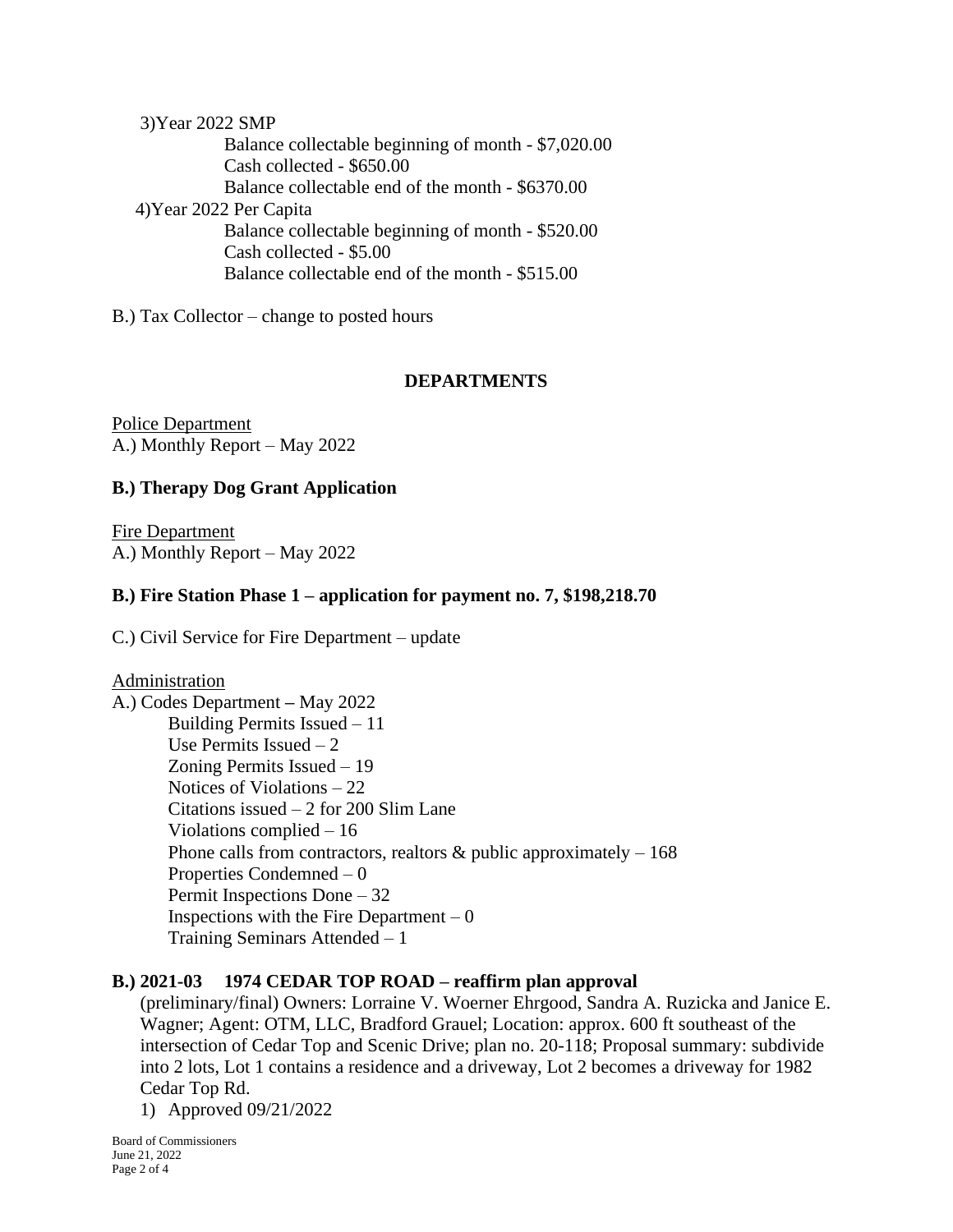## **C.) 2021-08 DIAMOND CREDIT UNION-CUMRU BRANCH**

### **EXPIRATION DATE 9/03/2022**

(Preliminary/Final Plan) Owners: Richard M. Riethmuller/Carbo Group Ltd.; Agent: System Design Engineering (SDE), Inc., Alfred Ty Leinneweber, P.E.; Location: approx. 400 ft south of Rte. 724 located on the east side of Cedar Top Rd.; plan no. D-21-1432- 0001-G101; Proposal summary: development of a Diamond Credit Union Bank branch with drive-through facilities located in Cumru Township, Berks County.

- 1.) Letter from Great Valley Consultants re: plan review, dated 6/1/2022
- 2.) Letter from Atlas Engineering re: sewer plan review, dated 06/05/2022
- 3.) Memorandum from Planning Secretary re: recommendation for conditional approval, dated 6/8/2022

### Public Works

# **A.) Replacement Paver Purchase**

1) quote for \$240,322.76

## **B.) Angstadt Lane Re: question of vacating**

### **C.) Storm Sewer at 678 Church Rd. – grant application**

- 1) Letter from Berks County Planning Commission re: project consistent with County comprehensive plan, 6/8/2022
- D.) Utility (Sewer) Technician/ Class II Position update 1) advertised in the Reading Eagle 4/28/2022-5/28/2022

# **E.) Highway Department – vacancy**

### **F.) F550 – quote for painting \$4,350.00**

### Engineer

A.) 2022 Road Work – Oregon Rd – phase 2 1) Updated Letter to residents dated 6/09/2022

### **B.) Pheasant and Ivy Lane Culvert – application for payment**

## **C.) Multimodal Grant Application for South 9th St. – adopt resolution**

### Solicitor

A.) Intermunicipal Agreement with Mohnton for Utilities Replacement

# **PAYMENTS OF BILLS**

| 5/27/2022          | 6/03/2022        |
|--------------------|------------------|
| 5/31/2022          | 6/10/2022        |
| $6/01/2022$ -PLGIT | $6/13/2022$ -ACH |
| 6/01/2022          | 6/17/2022        |